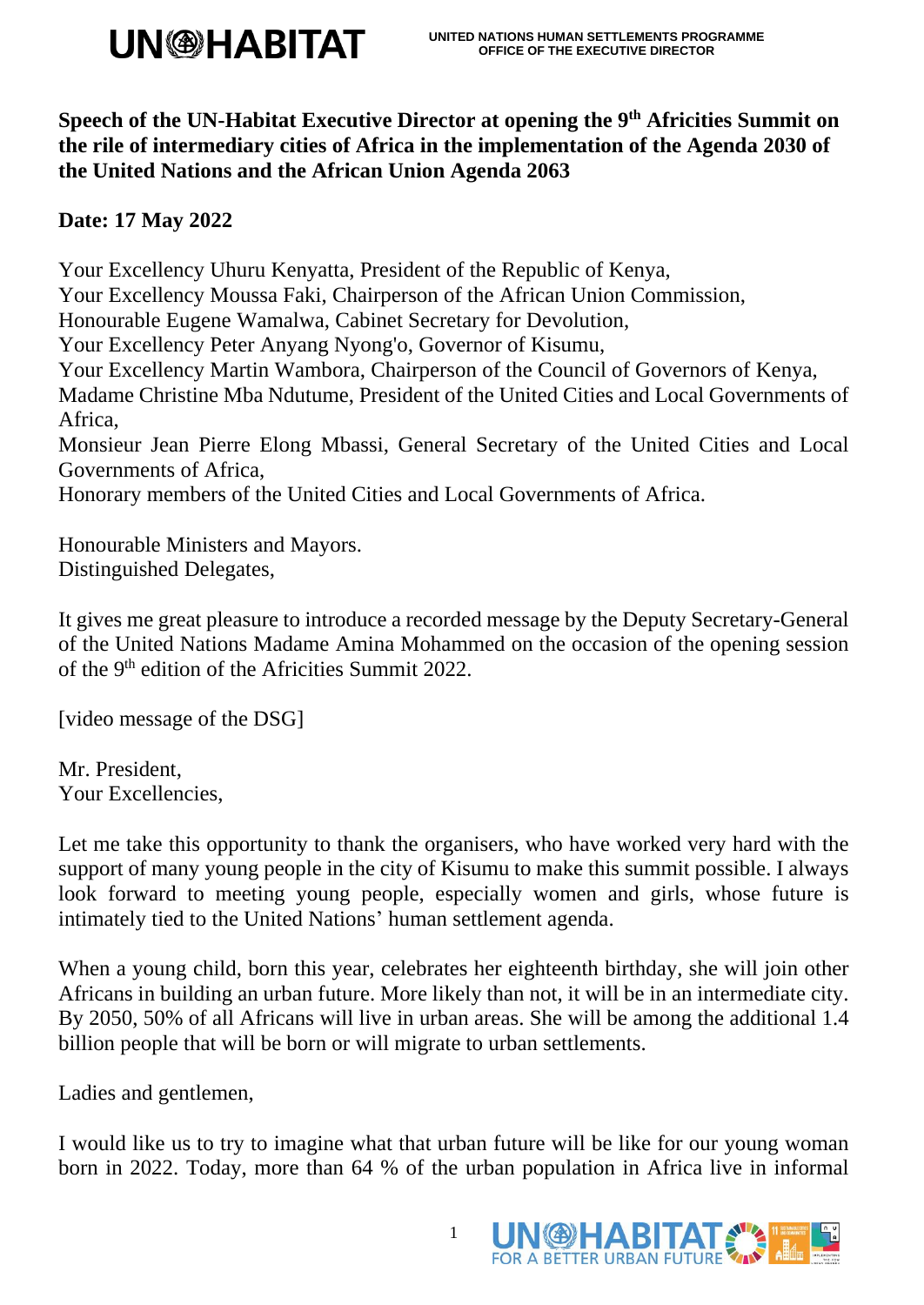# **UN@HABITAT**

settlements. There is a deficit of housing and housing finance with only 15% of urban dwellers in Africa able to afford to purchase their own homes. Depending on where our young lady is born, it will be a major battle to get a job, own a home and start a family. This is the urban future she will have if we do nothing to change the urban agenda in Africa.

#### **The role of intermediate cities**

Your Excellency President Kenyatta,

I would like to recognise your contribution to Africa and the people of Kenya. Your foresight and the investments made by the Government of Kenya in housing, infrastructure, industry and job creation will be felt many decades to come. You have successfully created an abode of peace and development in East Africa, a model for the continent and the rest of us in the developing world.

Thank you for taking the initiative to host this important summit during unprecedented times when the world is experiencing the effects of what I call the confluence of the three Cs: Climate, Conflict and COVID-19. This perfect storm is increasing the socio-economic vulnerability of cities. Often overlooked are our intermediate cities. Too small to be made a national priority but not big enough to be independently resilient. Kenya, under your leadership, is showing the way to foster closer cooperation and resource allocation between national and local governments. This is helping to deliver resources to communities most in need.

Excellencies,

In the last fifty years, the United Nations in Africa, have contributed to ensuring that urban communities here have greater access to basic services, transport infrastructure and now digital connectivity. Our engagement with more than 30 countries in Africa has given us opportunities to foster collaboration with both national and local governments towards prosperous, safe and resilient cities in Africa, with the support for the development of national urban policies in 20 countries in Africa.

I would like to appreciate the collaboration with the Government of Kenya at both national and county levels, in the sector of housing, physical planning, promoting resilience for the urban poor; waste management and on the blue economy initiative for coastal cities planning being jointly carried out by UN-Habitat and UNEP to boost the circular economy with the financial support of the European Union.

I cannot over-emphasize our great collaboration with the Kisumu county on the lake front development, on municipal revenue enhancement, and on local economic development for long term recovery from COVID-19. I believe the new United Nations Sustainable Development Cooperation Framework under the leadership of the United Resident Coordinator, will foster further collaboration with the Government of Kenya and will offer



2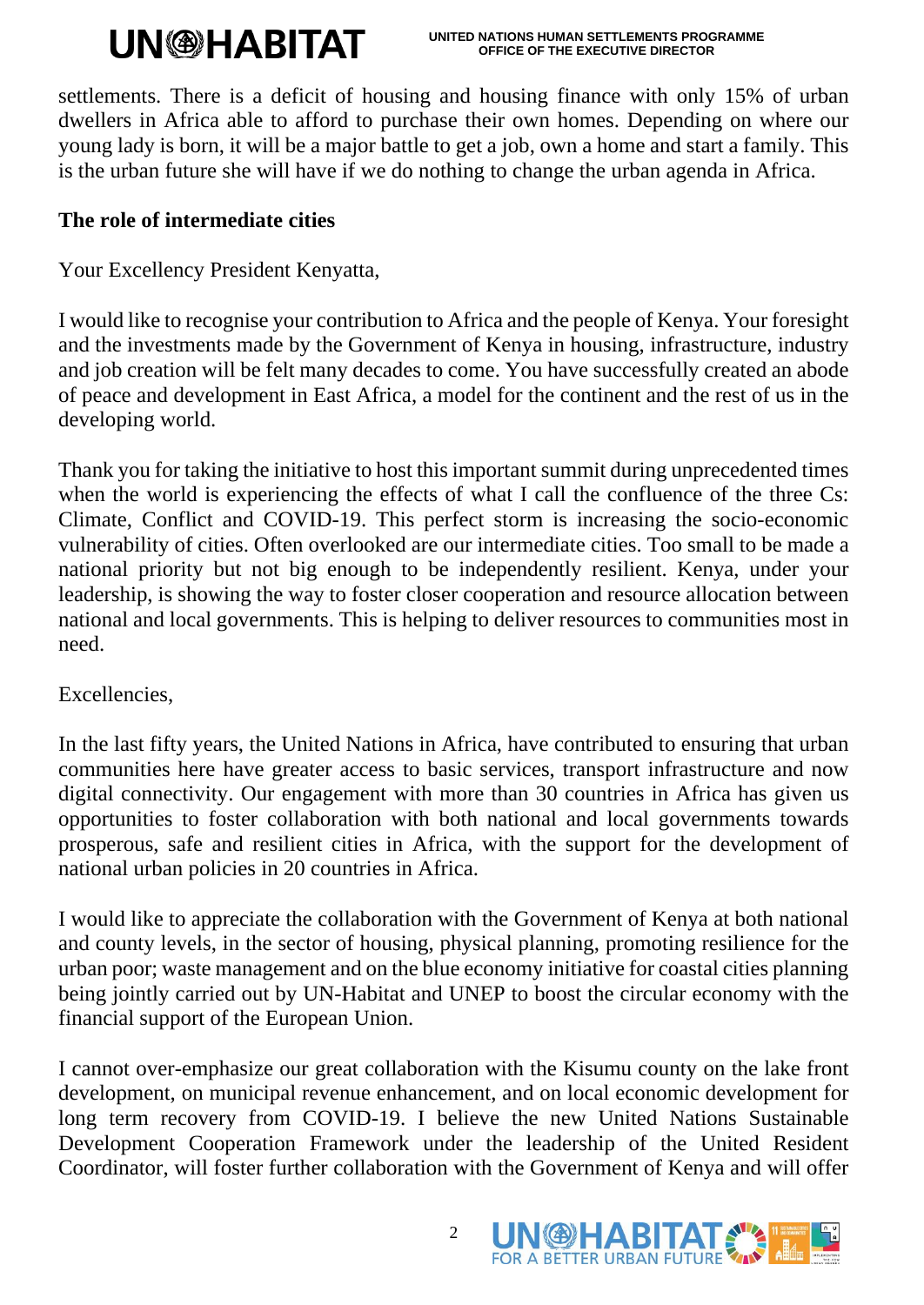## **UN@HABITAT**

an opportunity to the whole UN family to accelerate the Sustainable Development Goals in Kenya.

Distinguished delegates,

Let me also highlight the UN-Habitat Strategic Plan and our focus on housing, climate adaptation and localizing the Sustainable Development Goals. I understand that we must not leave out rural communities. The first goal of the UN-Habitat Strategic Plan is all about urban and rural linkages. This is why we are supporting this summit wholeheartedly. We believe that the transformation will come from intermediate cities. It is not about turning reversing urbanization. What we need to do is to make it more equitable.

Let me also appreciate the collaboration with UCLGA on capacity development for local government, and our recent collaboration jointly with UNECA on Voluntary Local Reviews. This includes local governments to actively participate in SDGs reporting. The participation of local governments has deepened our understanding about the socio-economic impact of COVID- 19 allowing governments to be more targeted in their resource allocation to deliver help to those most in need. I hope that the ongoing joint work in Kisumu on local economic development can be scaled up in the county at the regional level.

Distinguished Delegates,

We should remind ourselves that ultimately the goal for all of us is to see an African continent which shows inclusive growth and sustainable development, social transformation, and improvement in the standard of living and quality of life of people in both rural and urban areas. To accelerate the implementation of the Sustainable Development Goals 2030 and the African Union's Agenda 2063, we all need to work together; the United Nations, other stakeholders, including national and local governments, non-state actors including the private sector.

I look forward to seeing the conclusions of the summit translated into actions in the Elevenths Session of the World Urban Forum. Let me invite all of you to Katowice in Poland from 26 to 30 June 2022 where we can include the commitments from this summit on intermediate cities in the Katowice Declared Actions.

As I conclude let us recall the young woman born in 2022. I am confident that if she is fortunate to be born in Kenya, she will have the strong foundations to get a good education, a steady job and the opportunity to one day be the first woman president of the country.

Mr. President,

Thank you for the support you have shown to UN-Habitat and our mandate. More importantly, for your leadership as a champion for sustainable urbanisation in Africa. It's